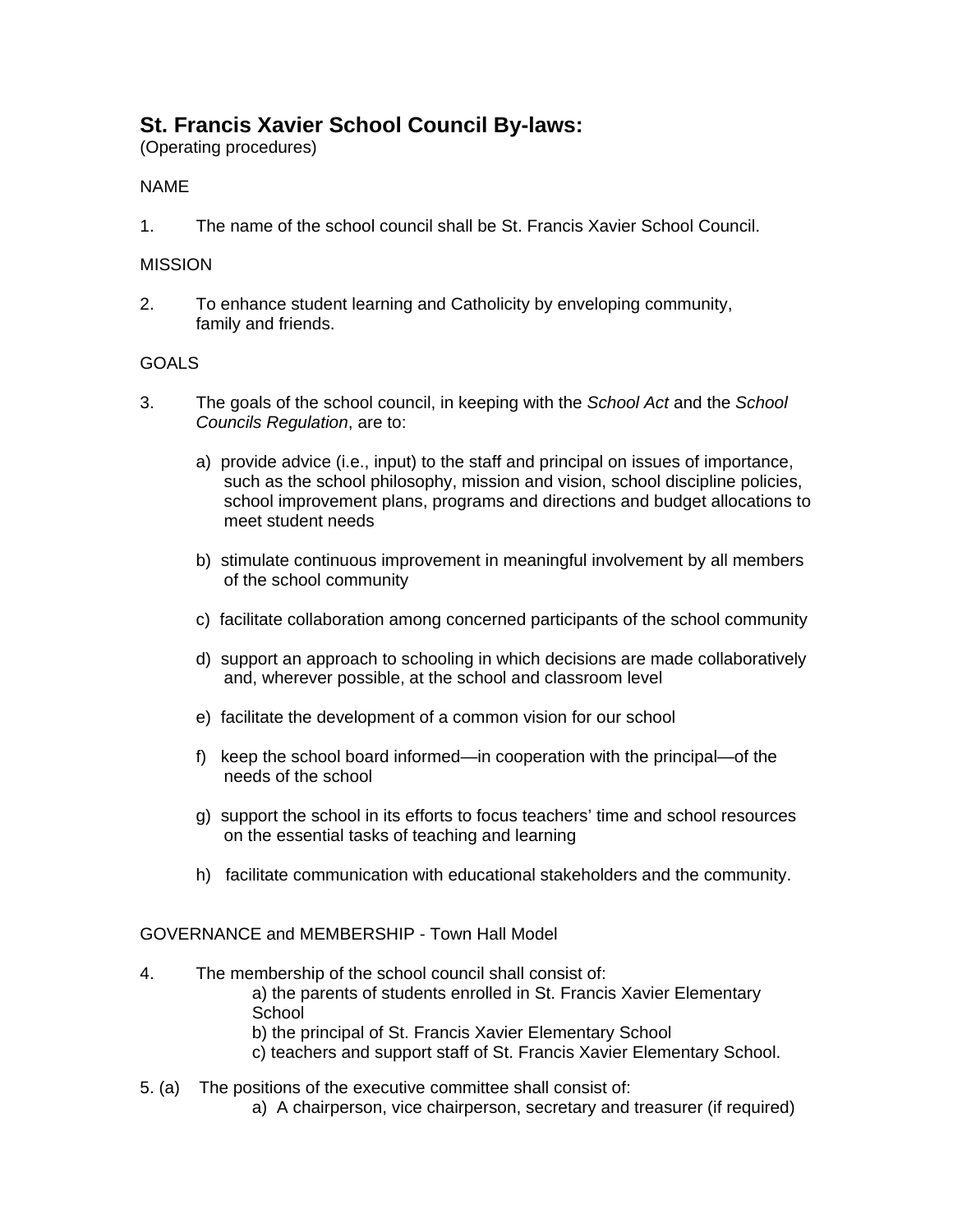- b) All executive positions must be filled by parents of students enrolled at St. Francis Xavier Elementary School.
- c) Every member of the school council and/or parent of a student enrolled at St. Francis Xavier Elementary School Elementary School or children in the Early Childhood Services Program are eligible to be elected to an executive position on school council.
- d) The terms of office are from the current annual general meeting to the following annual general meeting.
- e) The executive of school council can be elected by parents of students enrolled at St. Francis Xavier Elementary School attending the annual general meeting or at the first school council meeting by school council members.

Town Hall Governance

- 5 (b) a) The chair and principal will prepare the agenda for the general meetings and circulate minutes of the same.
	- b) The executive committee will carry out the day-to-day operation of the school council.
- 6. (a) Decisions at school council meetings will be made by consensus as much as possible. The decision made by consensus must be stated clearly and recorded as such in the minutes of the meeting.
	- (b) If a decision is made by a vote, the motion must be moved and seconded and passed by the majority of school council members.

# QUORUM

7. Quorum will be attained when the majority of voting members present at a meeting are parents of students enrolled in St. Francis Xavier Elementary School.

#### DUTIES OF THE EXECUTIVE

8. (a) THE CHAIR

The chair plans meetings and prepares agendas, facilitates school council meetings, acts as spokesperson for the school council (unless otherwise delegated) and supports the school council. The chair serves as the Alberta Home and Schools Councils' representative. The chair ensures the school board receives an annual report from school council.

(b) THE VICE-CHAIR

The vice-chair assists the chair with duties, as assigned, and in the absence of the chair, assumes the duties of the chair. The vice-chair is the designated Personal Information Protection Act (PIPA)/Privacy officer of school council and manages personal information in compliance with PIPA. The vice-chair assumes responsibility, in consultation with school council, for communicating with the fundraising society.

#### (c) THE SECRETARY

The secretary keeps accurate minutes and records of school council meetings,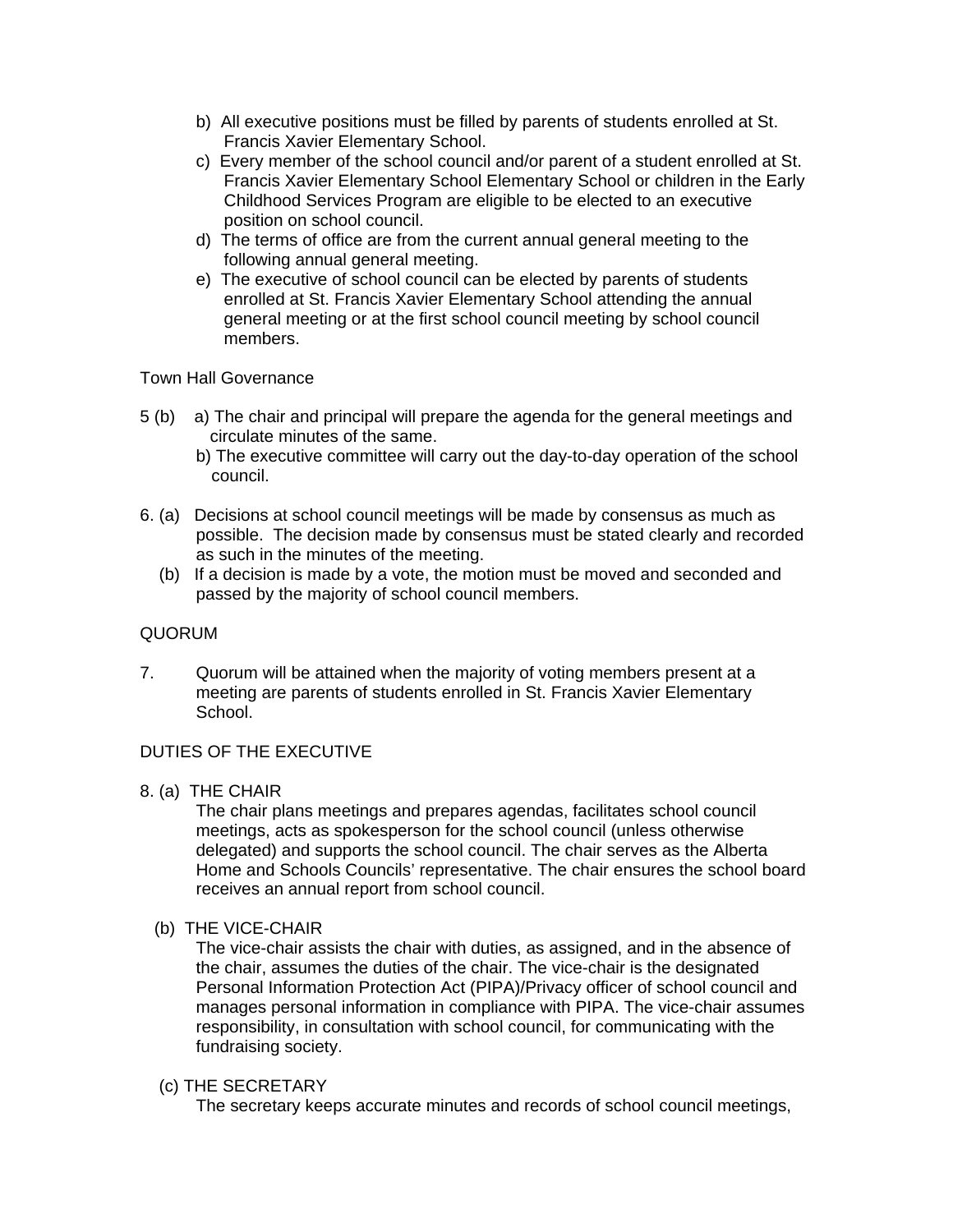documents and files all correspondence and communications and keeps an accurate list of names and addresses of school council members in compliance with the Personal Information Protection Act (PIPA). The secretary ensures all materials relating to the St. Francis Xavier Elementary School Council including resources (School Council Resource Manual), all meeting minutes and any relevant documents are available to the public in an accessible location in St. Francis Xavier Elementary School.

(d) THE TREASURER (if required)

The treasurer keeps financial transactions of the school council, reports to the school council and complies with school council and school board policies.

(e) THE PAST CHAIR

 The past president should be available to the current president for consultation and advice when solicited. The past president does not preside over meetings.

# **VACANCIES**

9. With the exception of the school council position filled by the principal, the school council may appoint school council members and/or school community members to fill vacancies until the election at the next annual general meeting.

# **COMMITTEES**

10. A school council may appoint committees that consist of school council members and/or school community members. Committees report on their activities at school council meetings and meet outside of school council meetings to complete their assigned tasks.

# **MEETINGS**

- 11. (a) The first meeting of the school council is held 30 school days after the annual general meeting.
	- (b) The school council will meet a minimum of seven times during the school year.
	- (c) Regular meeting dates will be determined by school council members attending the first meeting and/or by the executive of the school council.
	- (d) Meetings will take place at the school unless indicated with a notice to change location.
	- (e) Special meetings of the school council may be called by the executive or at the written request of 4 or more parents of students enrolled at St. Francis Xavier Elementary School.

# ANNUAL GENERAL MEETING (AGM)

- 12. (a) The annual general meeting of the school council will be held within 20 school days after the start of the school year or at an appropriate time during the school year determined by the school council.
	- (b) The meeting will be advertised throughout the school and the community at the beginning of the school year until the date of the AGM or within 20 school days of the AGM date.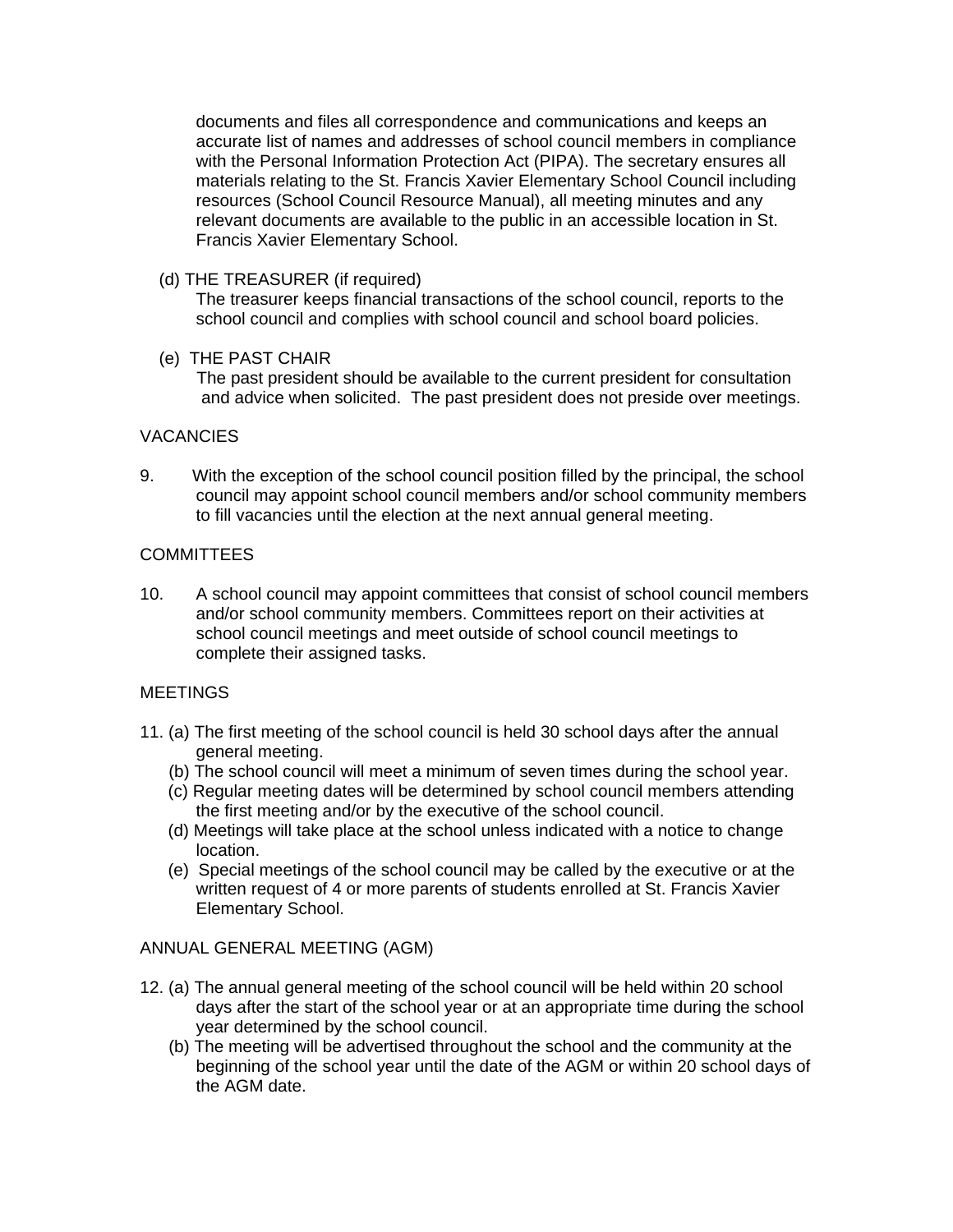- (c) Election of school council members and/or executive positions will take place at the AGM.
- (d) All parents of students attending St. Francis Xavier Elementary School are eligible for election.
- (e) All parents of students attending the St. Francis Xavier Elementary School are eligible to vote at the AGM.
- (f) The business of the AGM shall include:
	- $\Box$  election of school council members and/or executive members
	- $\Box$  proposed by-laws/operating procedures amendments
	- $\Box$  motion to accept a financial statement of the previous year
	- $\Box$  discussion of any major issues in which parents should have input, such as:
	- $\Box$  changes to the vision or mission statement of the school
	- $\Box$  major changes in the school program or focus.

# ANNUAL REPORT

- 13. (a) In accordance with *School Councils Regulation*, the school council, through the chair, prepares and provides the school board with an annual report submitted by November  $1<sup>st</sup>$  that includes:
	- $\Box$  a summary of school council's activities of the previous year
	- $\Box$  a financial statement
	- $\Box$  a copy of the minutes of each meeting.
	- (b) The school council will make the annual report available to all members of the school community.

# AMENDMENTS TO THE BY-LAWS/OPERATING PROCEDURES

- 14. (a) The by-laws remain in force from year to year, unless amended at the AGM.
	- (b) The by-laws of the school council may be amended by a majority vote of the school council at an AGM.
	- (c) Notice of proposed by-law amendments must be circulated with the notice of the AGM.

# CODE OF ETHICS

# 15. **All school council members shall:**

 $\Box$  abide by the legislation that governs them

- $\Box$  be guided by the mission statement of the school and school council
- $\Box$  endeavour to be familiar with school policies and operating practices and act in accordance with them
- □ practice the highest standards of honesty, accuracy, integrity and truth
- $\Box$  recognize and respect the personal integrity of each member of the school community
- □ declare any conflict of interest
- $\Box$  encourage a positive atmosphere in which individual contributions are encouraged and valued
- $\Box$  apply democratic principles
- $\Box$  consider the best interests of all students
- $\Box$  respect the confidential nature of some school business and respect limitations this may place on the operation of the school council